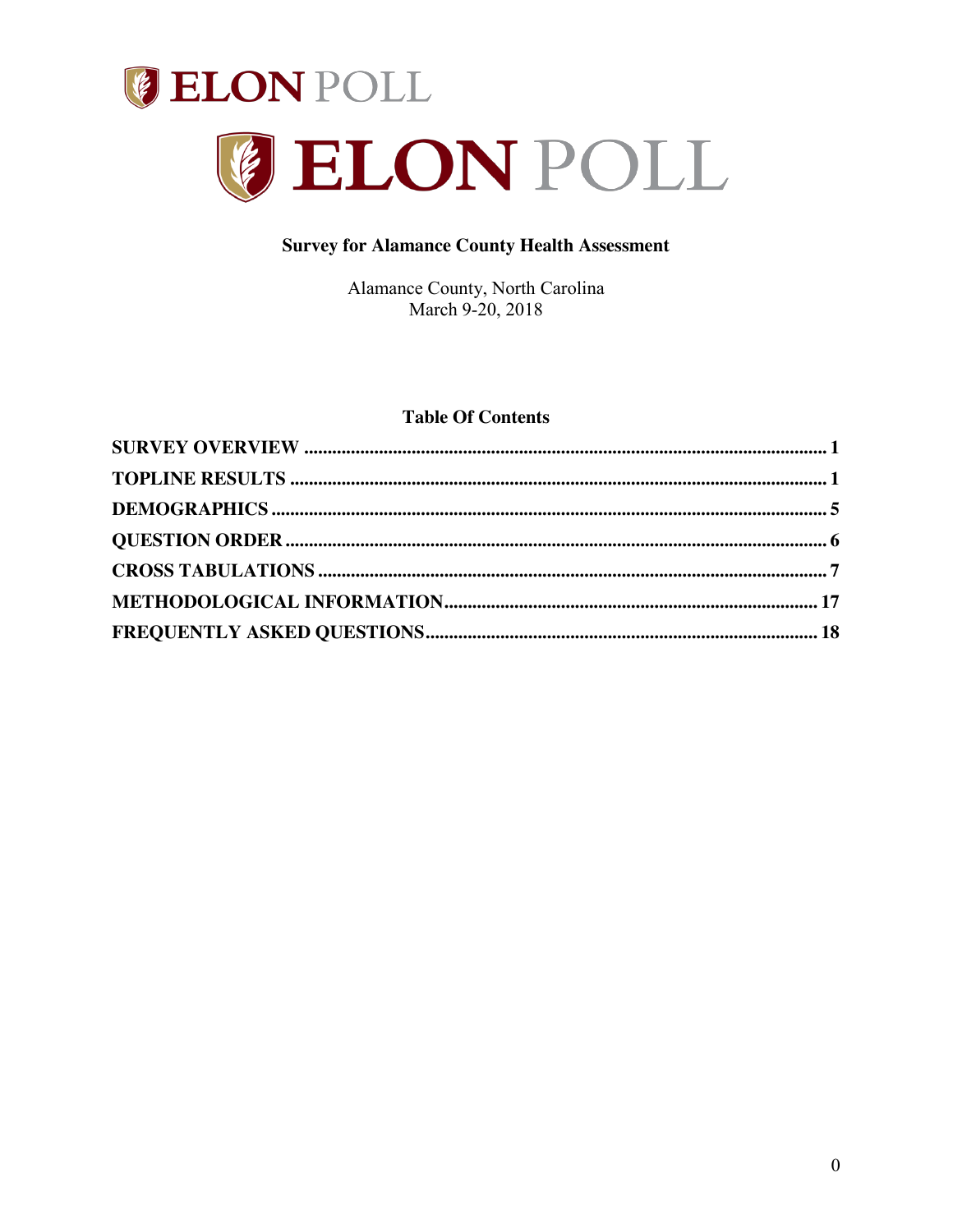

## **Survey Overview**

In collaboration with Healthy Alamance, Impact Alamance, the United Way of Alamance County, the Alamance County Department of Public Health and other health care organizations in the community, the Elon University Poll conducted a survey of Alamance County, North Carolina residents. The goal of this survey is to provide informational relevant to the Alamance County Community Health Assessment. Elon University funded this project internally as a service to the community. Results have a margin of error of +/- 5.3%.

Prior health surveys of Alamance County were conducted by the Elon University in 2014 and 2011. Results of these surveys are available on the Elon Poll website.

# **Topline Results**

Do you have access to places where you can exercise close to your home, such as a public park, school playground, walking tracks or trails?

| $N =$ |  |
|-------|--|
|       |  |

Imagine your community experienced a disaster, such as a hurricane, in which you lost power and water. How many days could you take care of yourself at home using the food, water and medications you currently have at home right now?

Do you have access to fresh produce, such as fruits and vegetables, within 1 mile from where you live?

|            | Y es |  |
|------------|------|--|
|            |      |  |
| Don't Know |      |  |
| $N =$      |      |  |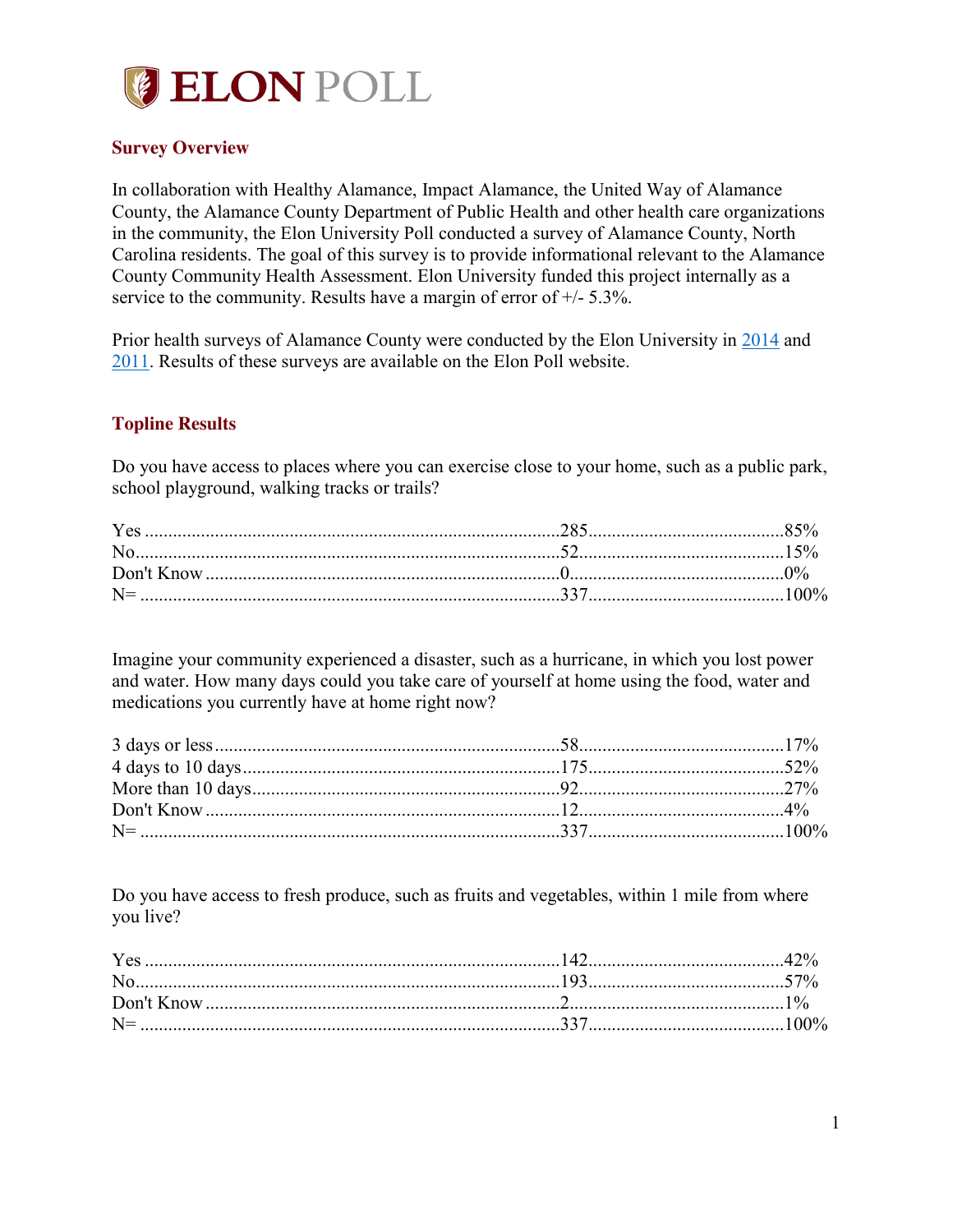# **GELON POLL**

# Do you regularly use LINK transit, the new bus system in Alamance County?

| Yes |  |
|-----|--|
|     |  |
|     |  |
|     |  |
|     |  |

[if answered No or Don't Know]

Do you not need to use LINK transit, or are there barriers preventing you from using it?

Where do you dispose of unused or expired prescription medications?

Does your primary care provider ask you about your mental health?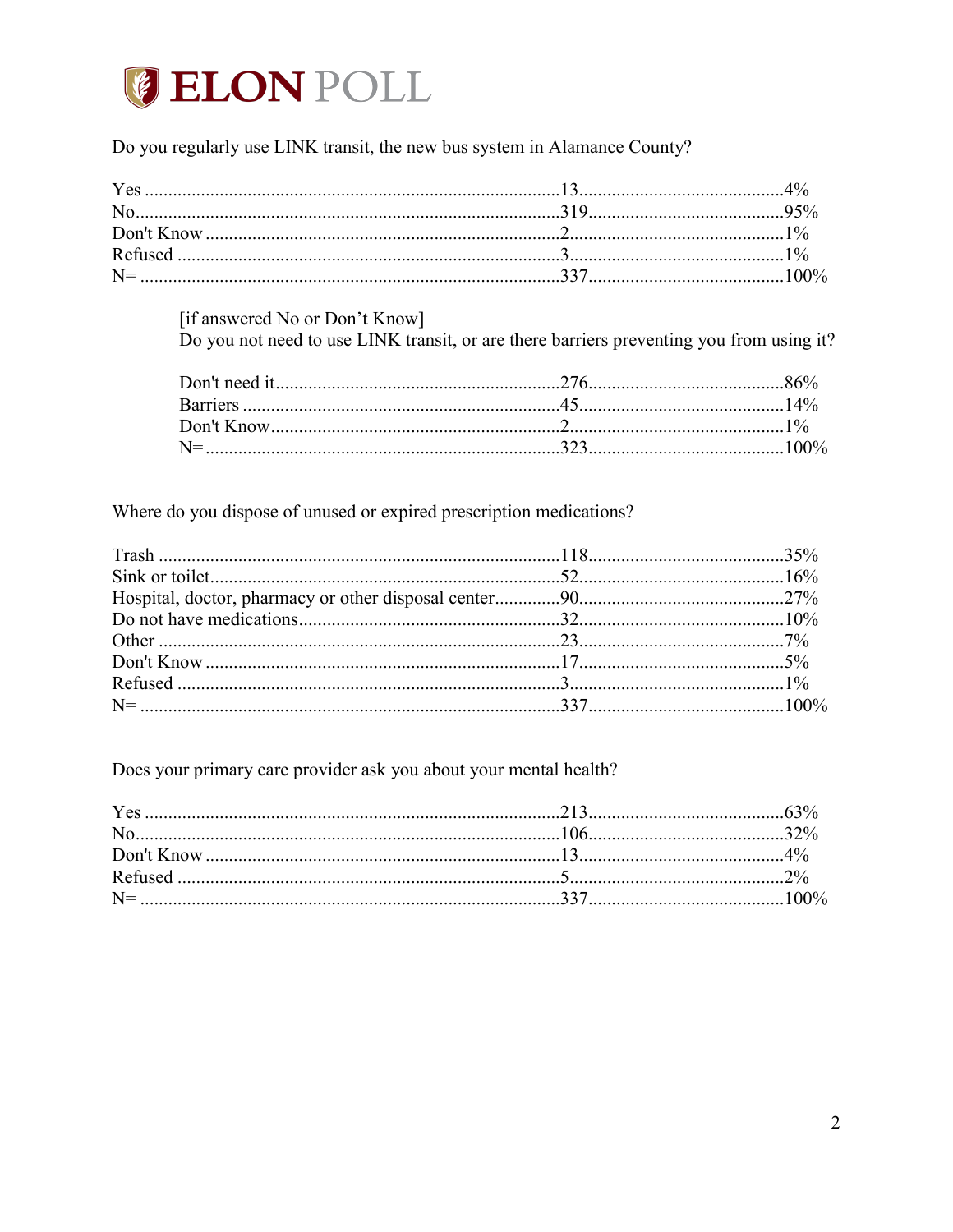

Was there a time during the past 12 months when you or a family member needed to get dental care, but could not get it?

Was the person who could not get dental care an adult over the age of 20?

How would you rate your own financial situation today? Would you say it is excellent, good, fair, or poor?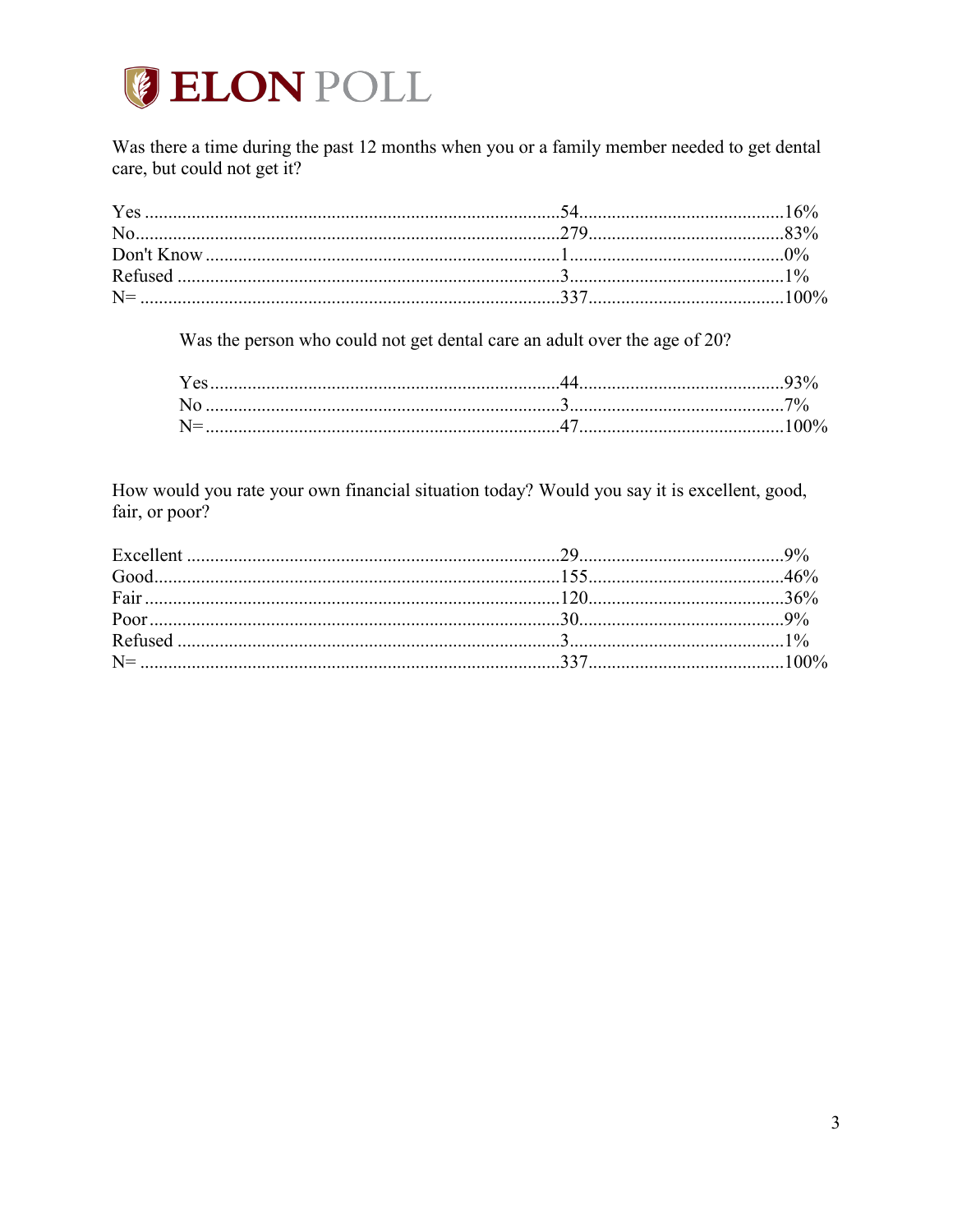

# Do you have children at home who are four or younger?

| $R$ efuse |     |  |
|-----------|-----|--|
|           | 337 |  |

Are they in a licensed childcare program?

Where do they spend the majority of their day?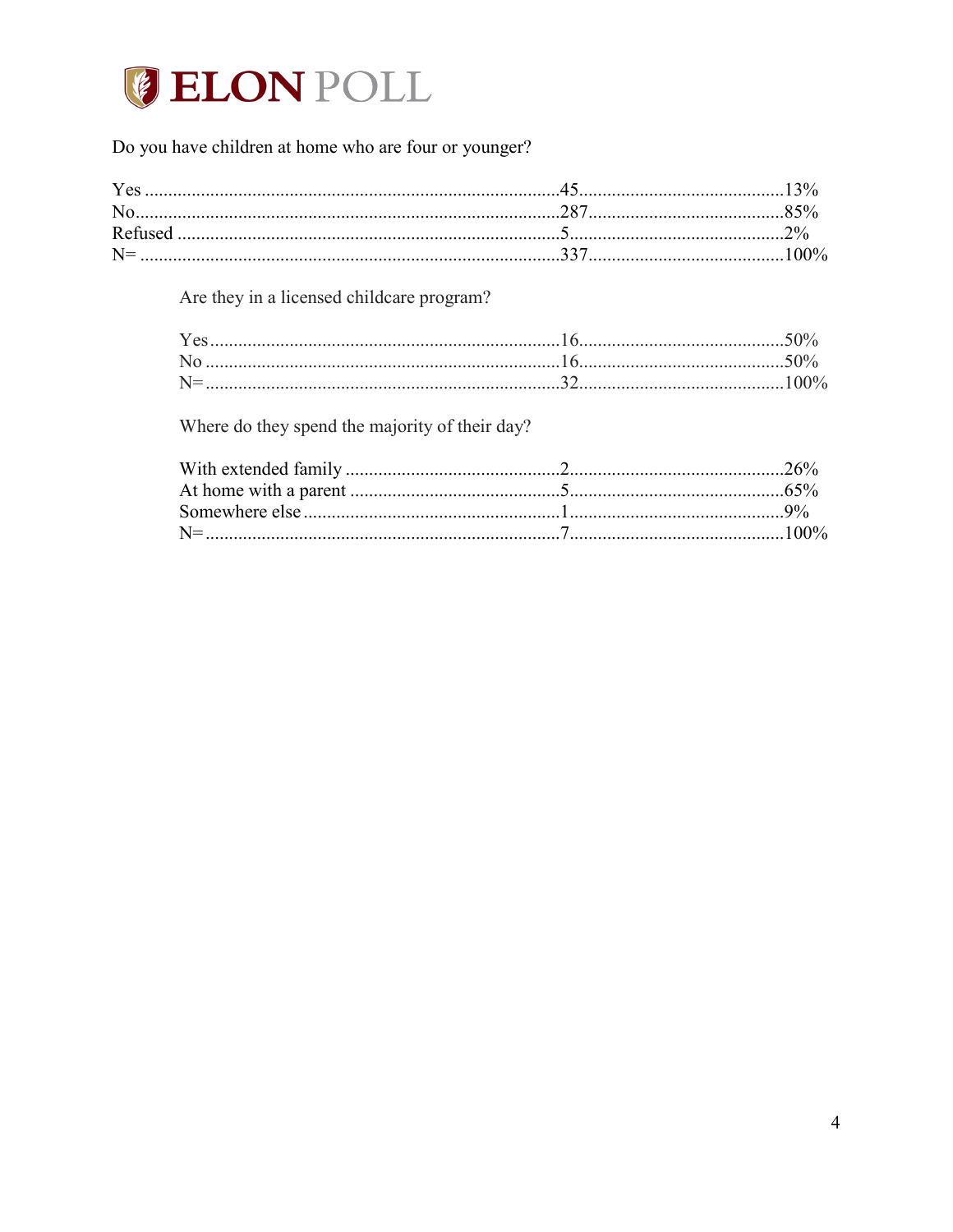

# **Demographics**

# Gender

| $N =$ |  |
|-------|--|

# Race

| Whi.             |  |
|------------------|--|
|                  |  |
| $N =$<br>$100\%$ |  |

# $Age$

| $N =$ | $100\%$ |
|-------|---------|

# Education

| $N=$ |  |
|------|--|

# Place of Residence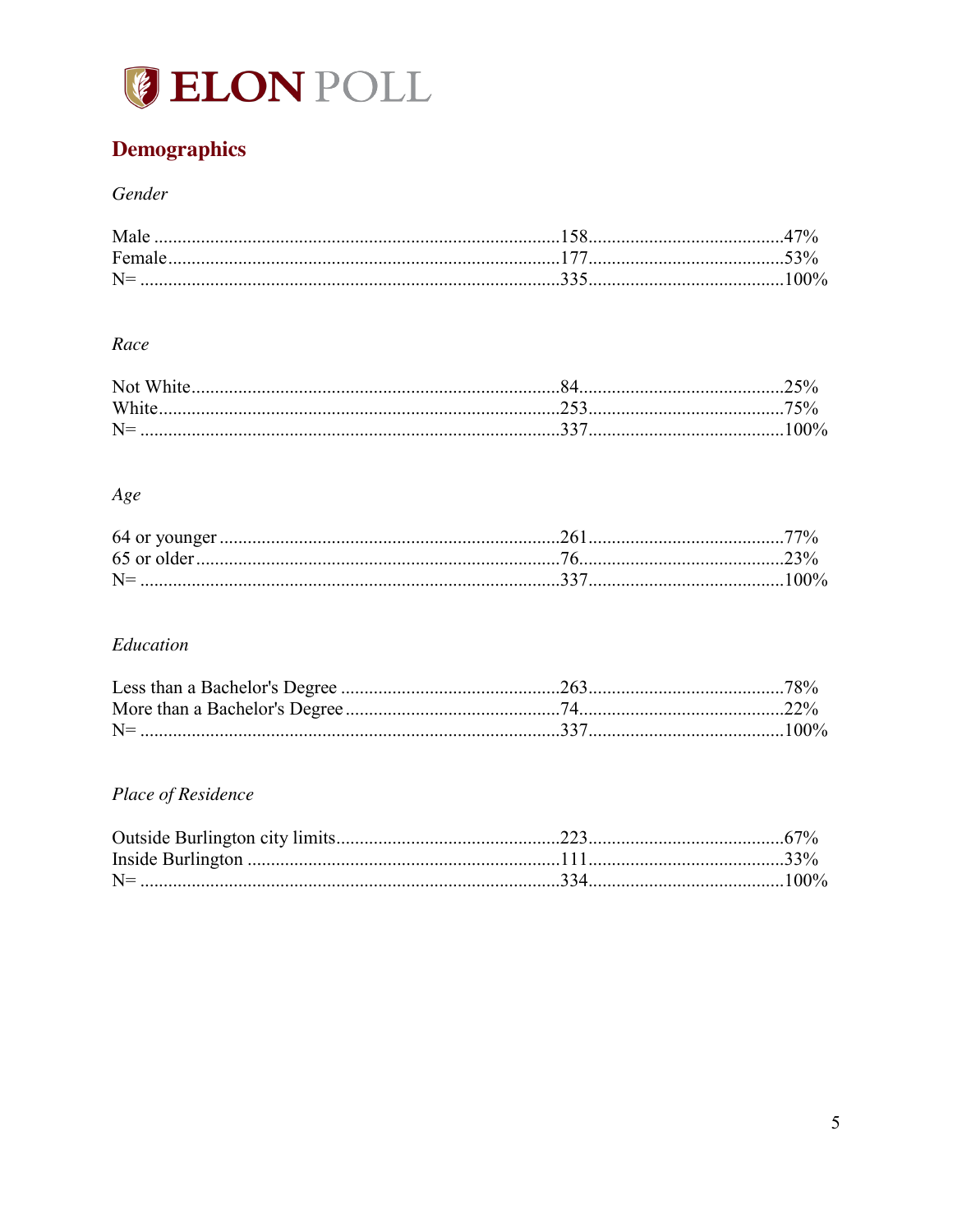

# **Question Order**

- 1. Are you a resident of Alamance County, North Carolina?
- 2. Do you live inside or outside of Burlington city limits?
- 3. Do you have access to places where you can exercise close to your home, such as a public park, school playground, walking tracks or trails?
- 4. Imagine your community experienced a disaster, such as a hurricane, in which you lost power and water. How many days could you take care of yourself at home using the food, water and medications you currently have at home right now?
- 5. Do you have access to fresh produce, such as fruits and vegetables, within 1 mile from where you live?
- 6. Do you regularly use LINK transit, the new bus system in Alamance County?
	- Do you not need to use LINK transit, or are there barriers that prevent you from using it?
- 7. Where do you dispose of unused or expired prescription medications?
- 8. Does your primary care provider ask you about your mental health?
- 9. Do you have children age four or under?
	- Are they in a licensed childcare program?
	- $\bullet$  Where do they spend the majority of their day?
- 10. Was there a time during the past 12 months when you or a family member needed to get dental care, but could not get it?
	- Was the person who could not get dental care an adult over the age of 20?
- 11. How would you rate your own financial situation today? Would you say it is excellent, good, fair, or poor?
- 12. How old are you?
- 13. What is your gender? [IVR only; live call gender was assessed after the survey by interviewers)
- 14. What is the highest degree or level of school you have completed?
- 15. For statistical purposes only, could you please tell me your race or ethnic background? [IVR: what is your race or ethnic background?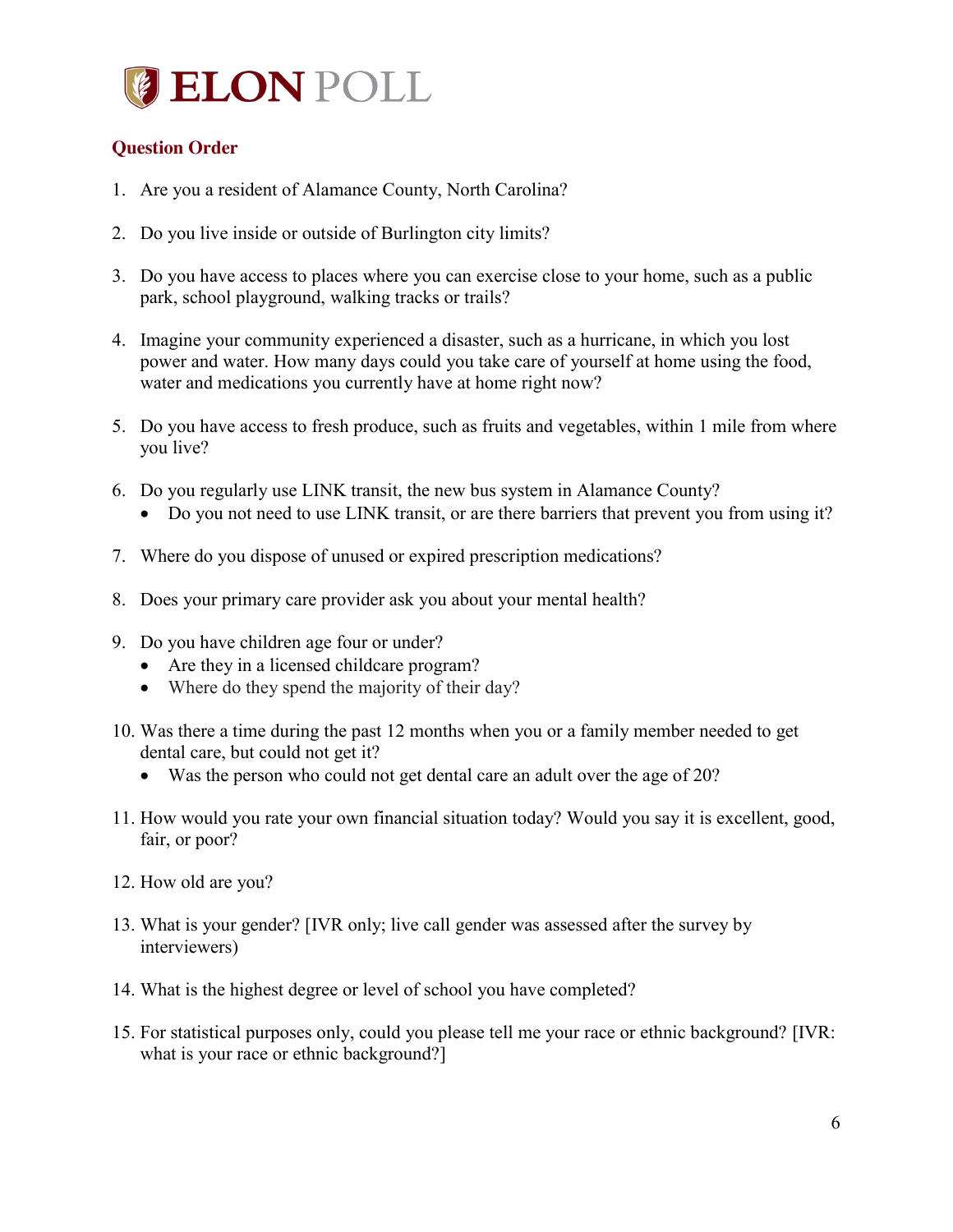

# **Cross Tabulations**

Do you have access to places where you can exercise close to your home, such as a public park, school playground, walking tracks or trails?

|                           | Yes | N <sub>0</sub> | Don't Know       | Total |
|---------------------------|-----|----------------|------------------|-------|
| 64 or younger             | 85  | 15             | $\theta$         | 100   |
| 65 or older               | 84  | 16             | $\theta$         | 100   |
| <b>Outside Burlington</b> | 80  | 20             | $\boldsymbol{0}$ | 100   |
| Inside Burlington         | 94  | 6              | $\theta$         | 100   |
| Male                      | 89  | 11             | $\overline{0}$   | 100   |
| Female                    | 80  | 20             | $\theta$         | 100   |
| Not White                 | 80  | 20             | $\theta$         | 100   |
| White                     | 86  | 14             | $\theta$         | 100   |
| Less than Bachelor's      | 83  | 17             | $\theta$         | 100   |
| Bachelor's or Higher      | 89  | 11             | $\theta$         | 100   |
| Total                     | 85  | 15             | $\boldsymbol{0}$ | 100   |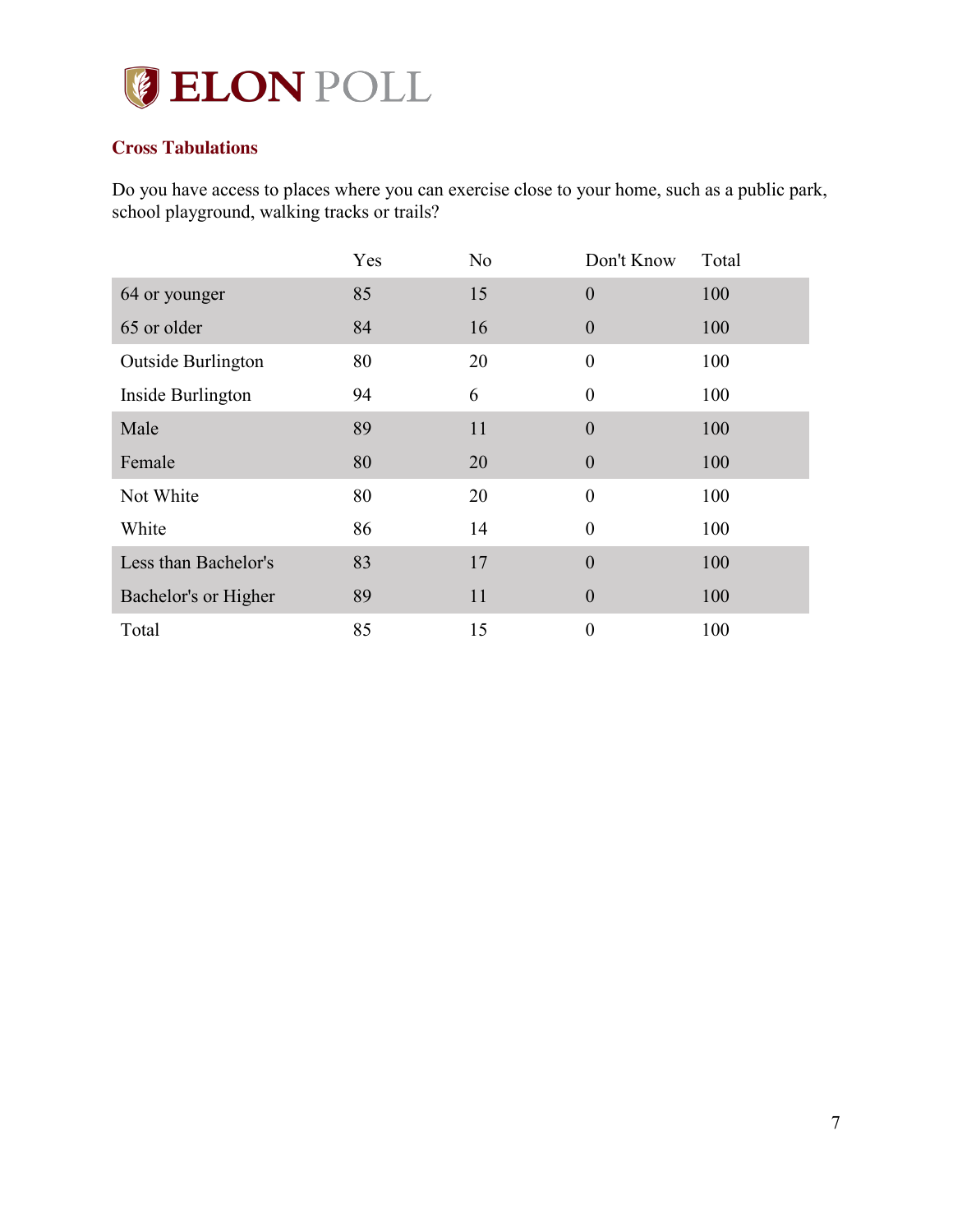# **CELON POLL**

Imagine your community experienced a disaster, such as a hurricane, in which you lost power and water. How many days could you take care of yourself at home using the food, water and medications you currently have at home right now?

|                      | 3 days or<br>less | 4 days to<br>10 days | More than<br>10 days | Don't<br>Know    | Total |
|----------------------|-------------------|----------------------|----------------------|------------------|-------|
| 64 or younger        | 16                | 51                   | 30                   | 3                | 100   |
| 65 or older          | 21                | 54                   | 19                   | 5                | 100   |
| Outside Burlington   | 12                | 59                   | 27                   | $\overline{2}$   | 100   |
| Inside Burlington    | 28                | 38                   | 28                   | 6                | 100   |
| Male                 | 18                | 52                   | 27                   | $\overline{4}$   | 100   |
| Female               | 17                | 52                   | 28                   | 3                | 100   |
| Not White            | 30                | 42                   | 21                   | 6                | 100   |
| White                | 13                | 55                   | 29                   | 3                | 100   |
| Less than Bachelor's | 16                | 51                   | 28                   | $\overline{4}$   | 100   |
| Bachelor's or Higher | 22                | 54                   | 24                   | $\boldsymbol{0}$ | 100   |
| Total                | 17                | 52                   | 27                   | $\overline{4}$   | 100   |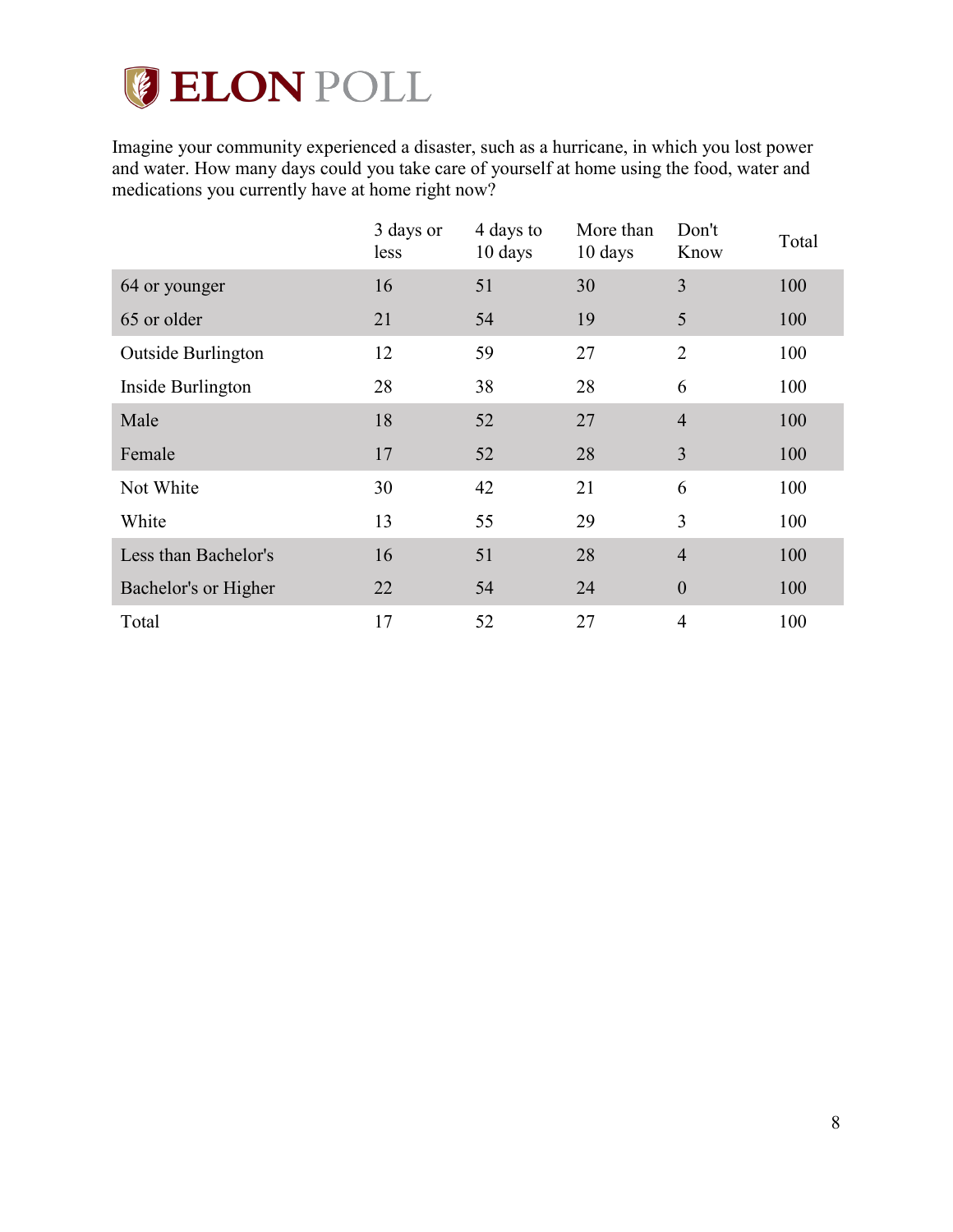# **GELON POLL**

Do you have access to fresh produce, such as fruits and vegetables, within 1 mile from where you live?

|                      | Yes | N <sub>o</sub> | Don't Know       | Total |
|----------------------|-----|----------------|------------------|-------|
| 64 or younger        | 43  | 56             | $\mathbf{1}$     | 100   |
| 65 or older          | 37  | 63             | $\theta$         | 100   |
| Outside Burlington   | 35  | 64             | $\mathbf{1}$     | 100   |
| Inside Burlington    | 56  | 44             | $\boldsymbol{0}$ | 100   |
| Male                 | 47  | 53             | $\boldsymbol{0}$ | 100   |
| Female               | 37  | 62             | $\mathbf{1}$     | 100   |
| Not White            | 43  | 57             | $\boldsymbol{0}$ | 100   |
| White                | 42  | 57             | 1                | 100   |
| Less than Bachelor's | 44  | 55             | $\mathbf{1}$     | 100   |
| Bachelor's or Higher | 36  | 64             | $\boldsymbol{0}$ | 100   |
| Total                | 42  | 57             |                  | 100   |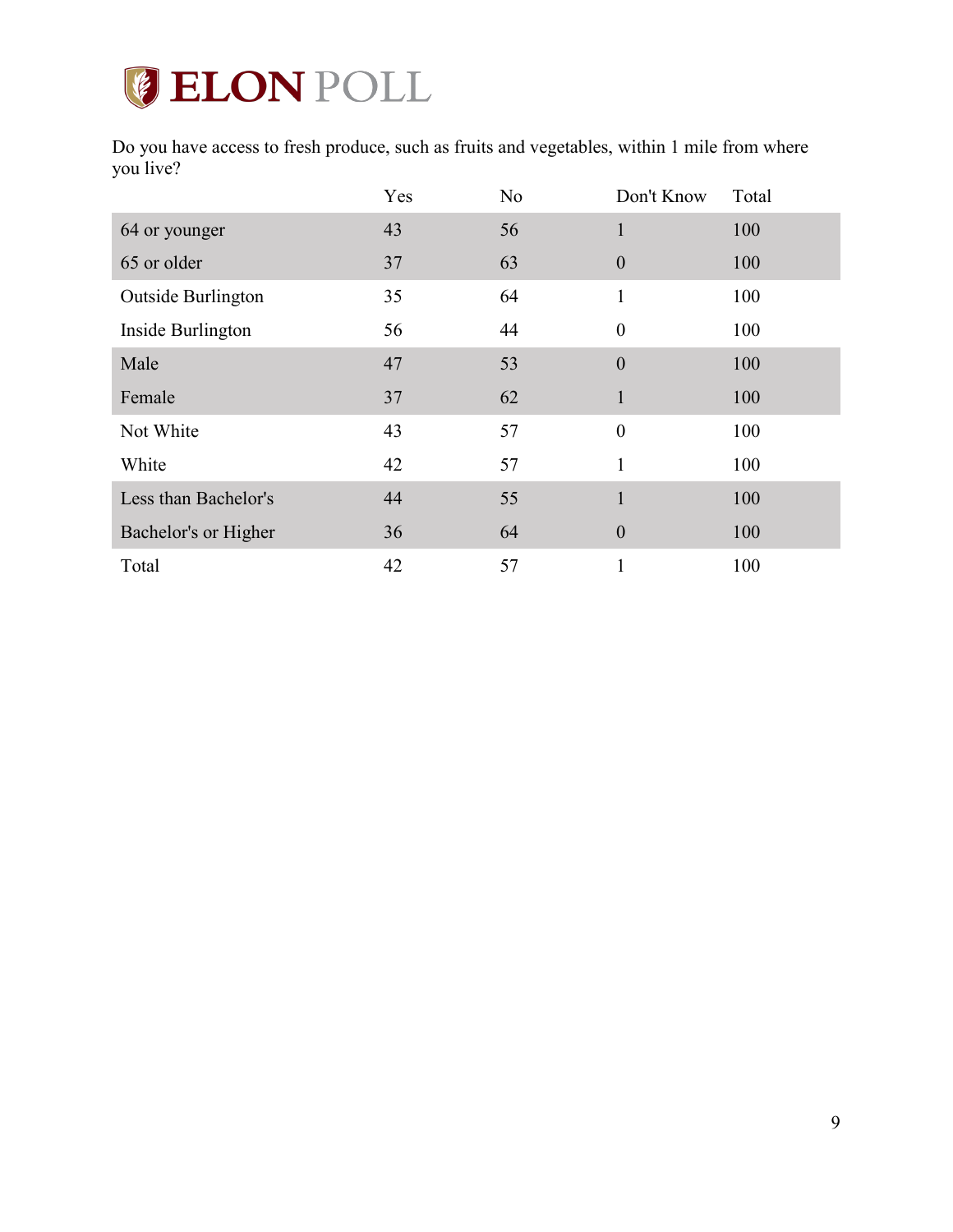# **ELON POLL**

| Do you regularly use LINK transit, the new bus system in Alamance County? |
|---------------------------------------------------------------------------|
|---------------------------------------------------------------------------|

|                      | Yes              | N <sub>o</sub> | Don't Know       | Refused        | Total |
|----------------------|------------------|----------------|------------------|----------------|-------|
| 64 or younger        | $\overline{4}$   | 95             | $\overline{0}$   |                | 100   |
| 65 or older          | $\overline{2}$   | 95             | 3                | $\theta$       | 100   |
| Outside Burlington   | $\boldsymbol{0}$ | 98             | $\boldsymbol{0}$ |                | 100   |
| Inside Burlington    | 11               | 88             | $\boldsymbol{0}$ | $\theta$       | 100   |
| Male                 | 5                | 93             | $\overline{0}$   | $\overline{2}$ | 100   |
| Female               | $\overline{2}$   | 97             | 1                | $\theta$       | 100   |
| Not White            | 11               | 85             |                  | $\overline{4}$ | 100   |
| White                | 1                | 98             | 1                | $\theta$       | 100   |
| Less than Bachelor's | 5                | 93             | $\mathbf{1}$     |                | 100   |
| Bachelor's or Higher | $\boldsymbol{0}$ | 100            | $\boldsymbol{0}$ | $\overline{0}$ | 100   |
| Total                | 4                | 95             |                  |                | 100   |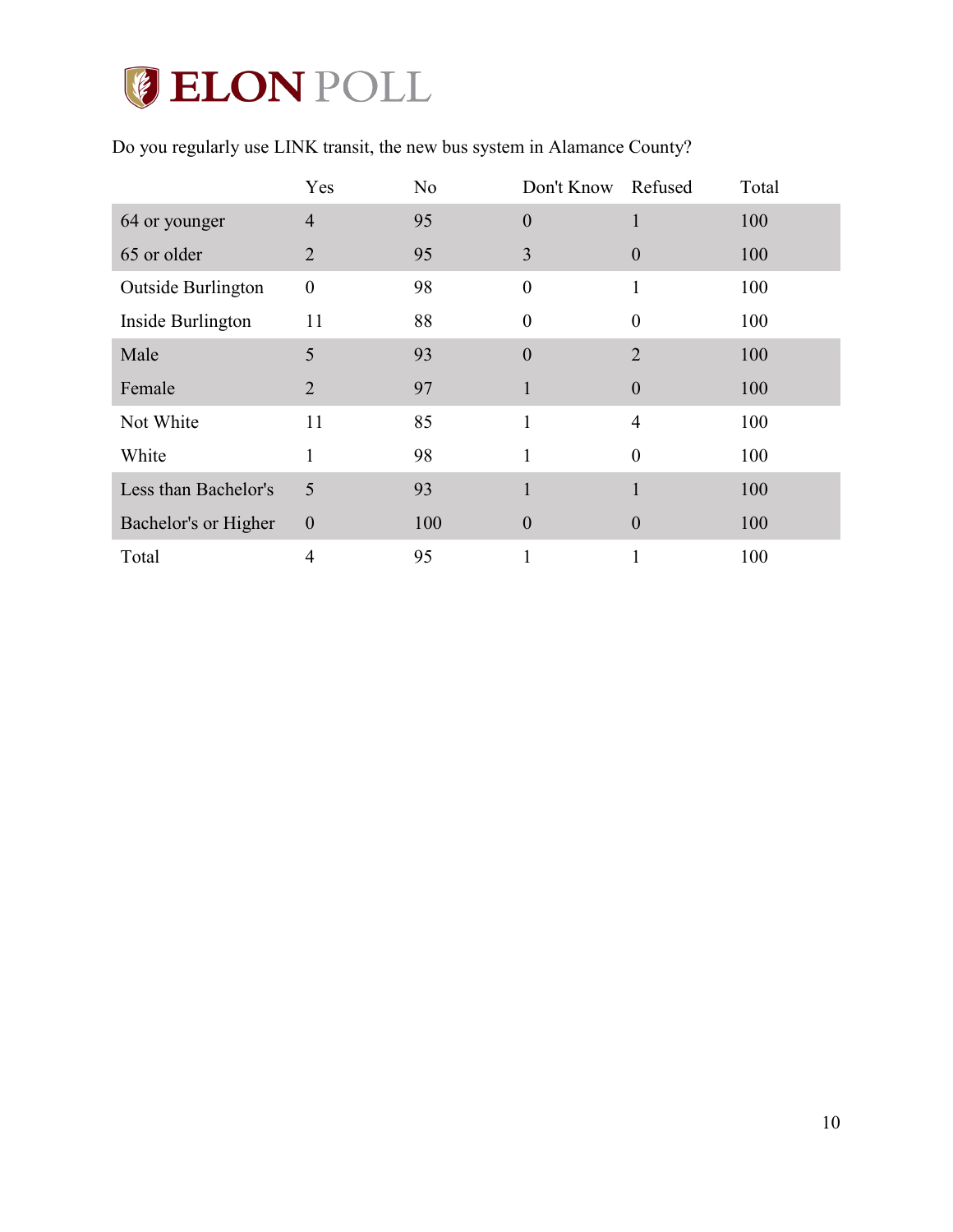# **CELON POLL**

# [if answered No or Don't Know above]

Do you not need to use LINK transit, or are there barriers preventing you from using it?

|                      | Don't need | <b>Barriers</b> | Don't Know       | Total |
|----------------------|------------|-----------------|------------------|-------|
| 64 or younger        | 84         | 15              |                  | 100   |
| 65 or older          | 91         | 9               | $\theta$         | 100   |
| Outside Burlington   | 86         | 14              | $\boldsymbol{0}$ | 100   |
| Inside Burlington    | 85         | 14              | $\overline{2}$   | 100   |
| Male                 | 87         | 13              | $\overline{0}$   | 100   |
| Female               | 84         | 15              | 1                | 100   |
| Not White            | 69         | 31              | $\boldsymbol{0}$ | 100   |
| White                | 90         | 9               |                  | 100   |
| Less than Bachelor's | 84         | 15              | 1                | 100   |
| Bachelor's or Higher | 89         | 10              | $\boldsymbol{0}$ | 100   |
| Total                | 86         | 14              |                  | 100   |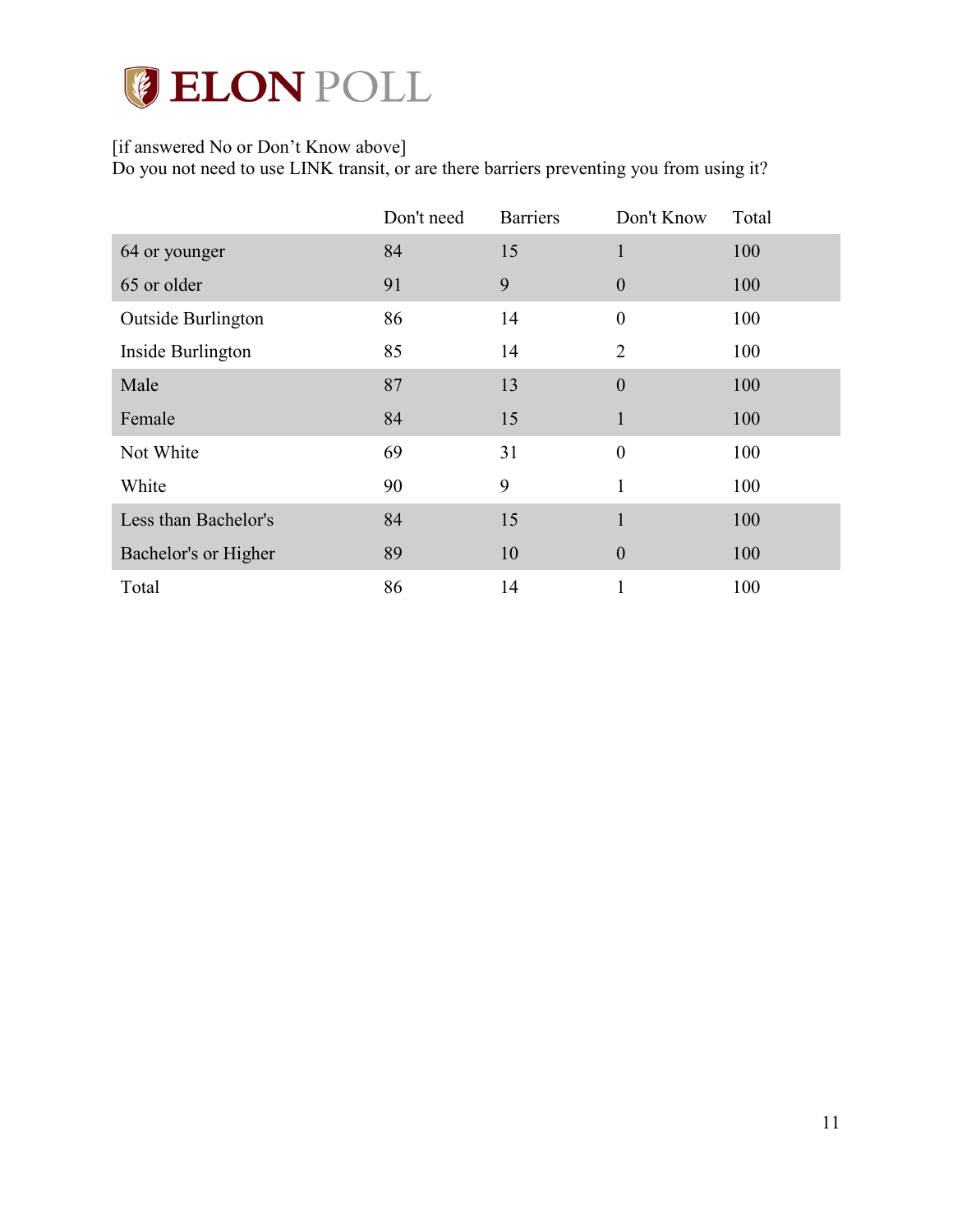# **E LLON DON**<br>Where do you dispose of unused or expired prescription medications?

Where do you dispose of unused or expired prescription medications?

|                             | Trash          |                       | Sink or toilet Disposal center No meds |                       | Other          | Don't Know Refused | Total            |
|-----------------------------|----------------|-----------------------|----------------------------------------|-----------------------|----------------|--------------------|------------------|
| 64 or younger               | 40             | $\overline{6}$        | $\overline{21}$                        | $\circ$               | ๑              |                    | 1001             |
| 65 or older                 | $\overline{8}$ | $\vec{3}$             | 46                                     |                       | $\overline{0}$ |                    | 100              |
| Outside Burlington          | 33             | $\overline{c}$        | $\frac{8}{20}$                         | ء                     | ر              |                    | 001              |
| Inside Burlington           | 40             | こ                     | $\infty$                               |                       |                |                    | 1001             |
| Male                        | 44             | $\tilde{\mathcal{L}}$ | $\overline{3}$                         | $\overline{5}$        |                |                    | 1001             |
| Female                      | 27             | 17                    | 38                                     |                       |                |                    | 100              |
| Not White                   | 38             | 25                    | $\overline{5}$                         | $\tilde{\mathcal{L}}$ |                |                    | 100              |
| <b>White</b>                | 34             | $\vec{3}$             | 32                                     | $\infty$              |                |                    | 100              |
| Less than Bachelor's        | 37             | 17                    | 23                                     | $\infty$              | $\infty$       |                    | $\overline{001}$ |
| <b>Bachelor's or Higher</b> | 29             | $\overline{\circ}$    | 39                                     | $\overline{4}$        |                |                    | 100              |
| Total                       | 35             | $\overline{5}$        | 27                                     | ਠ                     |                |                    | $\overline{00}$  |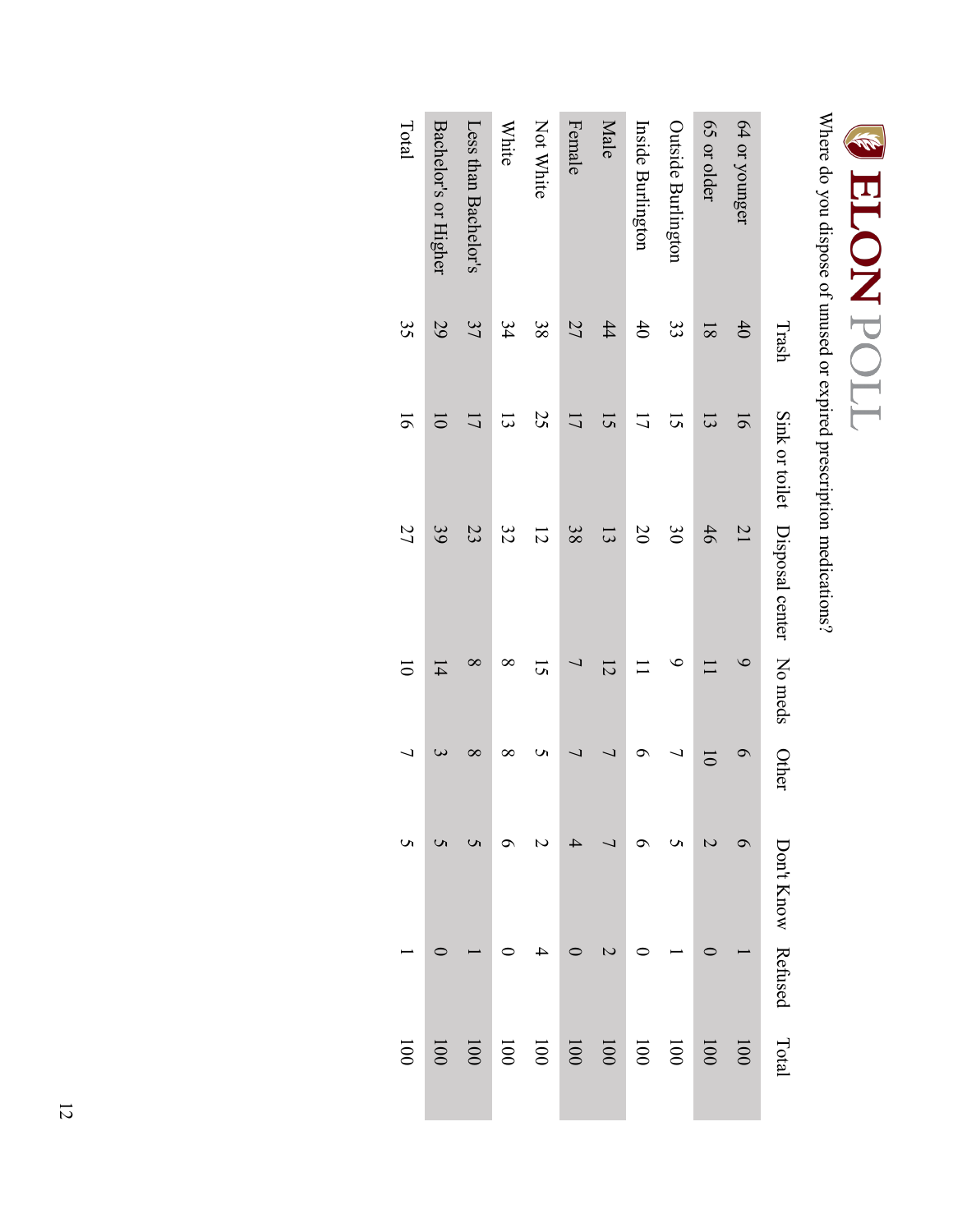# **CELON POLL**

Does your primary care provider ask you about your mental health?

|                      | Yes | N <sub>o</sub> | Don't Know     | Refused        | Total |
|----------------------|-----|----------------|----------------|----------------|-------|
| 64 or younger        | 63  | 31             | $\overline{4}$ | $\overline{2}$ | 100   |
| 65 or older          | 64  | 34             | $\overline{2}$ | $\mathbf{1}$   | 100   |
| Outside Burlington   | 63  | 31             | $\overline{4}$ | $\overline{2}$ | 100   |
| Inside Burlington    | 62  | 34             | $\overline{4}$ | 1              | 100   |
| Male                 | 58  | 38             | $\overline{2}$ | $\overline{2}$ | 100   |
| Female               | 68  | 26             | 5              | 1              | 100   |
| Not White            | 57  | 35             | 3              | $\overline{4}$ | 100   |
| White                | 65  | 30             | $\overline{4}$ | 1              | 100   |
| Less than Bachelor's | 65  | 30             | $\overline{4}$ | $\mathbf{1}$   | 100   |
| Bachelor's or Higher | 58  | 37             | 3              | $\overline{2}$ | 100   |
| Total                | 63  | 32             | $\overline{4}$ | $\overline{2}$ | 100   |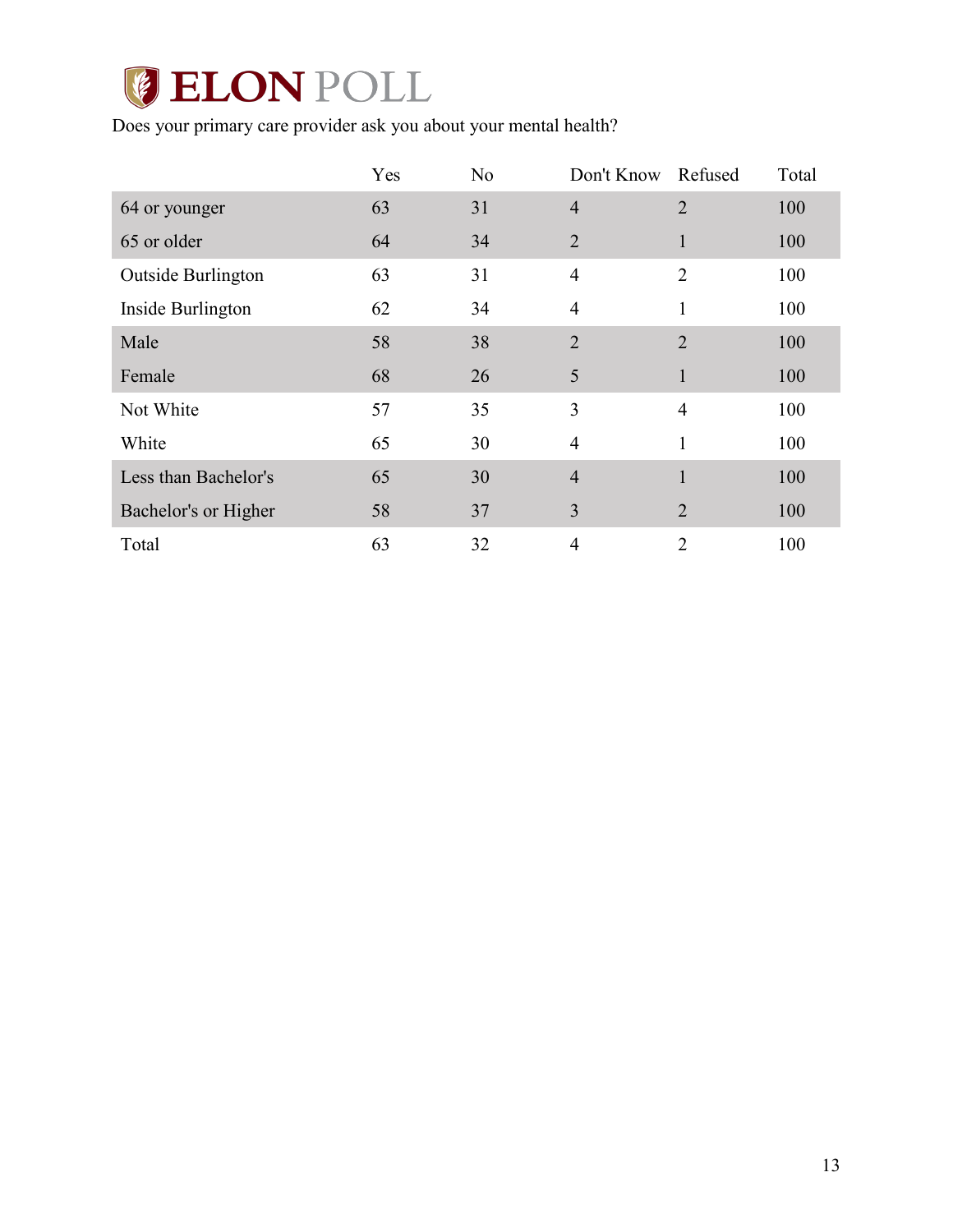

Was there a time during the past 12 months when you or a family member needed to get dental care, but could not get it?

|                      | Yes | N <sub>o</sub> | Don't Know       | Refused          | Total |
|----------------------|-----|----------------|------------------|------------------|-------|
| 64 or younger        | 18  | 81             | $\overline{0}$   | 1                | 100   |
| 65 or older          | 10  | 89             | 1                | $\mathbf{0}$     | 100   |
| Outside Burlington   | 13  | 85             | 1                | $\boldsymbol{0}$ | 100   |
| Inside Burlington    | 22  | 78             | $\theta$         | $\theta$         | 100   |
| Male                 | 17  | 81             | $\mathbf{0}$     | $\overline{2}$   | 100   |
| Female               | 15  | 84             | 1                | $\mathbf{0}$     | 100   |
| Not White            | 31  | 66             | $\boldsymbol{0}$ | $\overline{4}$   | 100   |
| White                | 11  | 88             | $\theta$         | $\theta$         | 100   |
| Less than Bachelor's | 16  | 82             | $\overline{0}$   | 1                | 100   |
| Bachelor's or Higher | 16  | 84             | $\boldsymbol{0}$ | $\boldsymbol{0}$ | 100   |
| Total                | 16  | 83             | $\boldsymbol{0}$ |                  | 100   |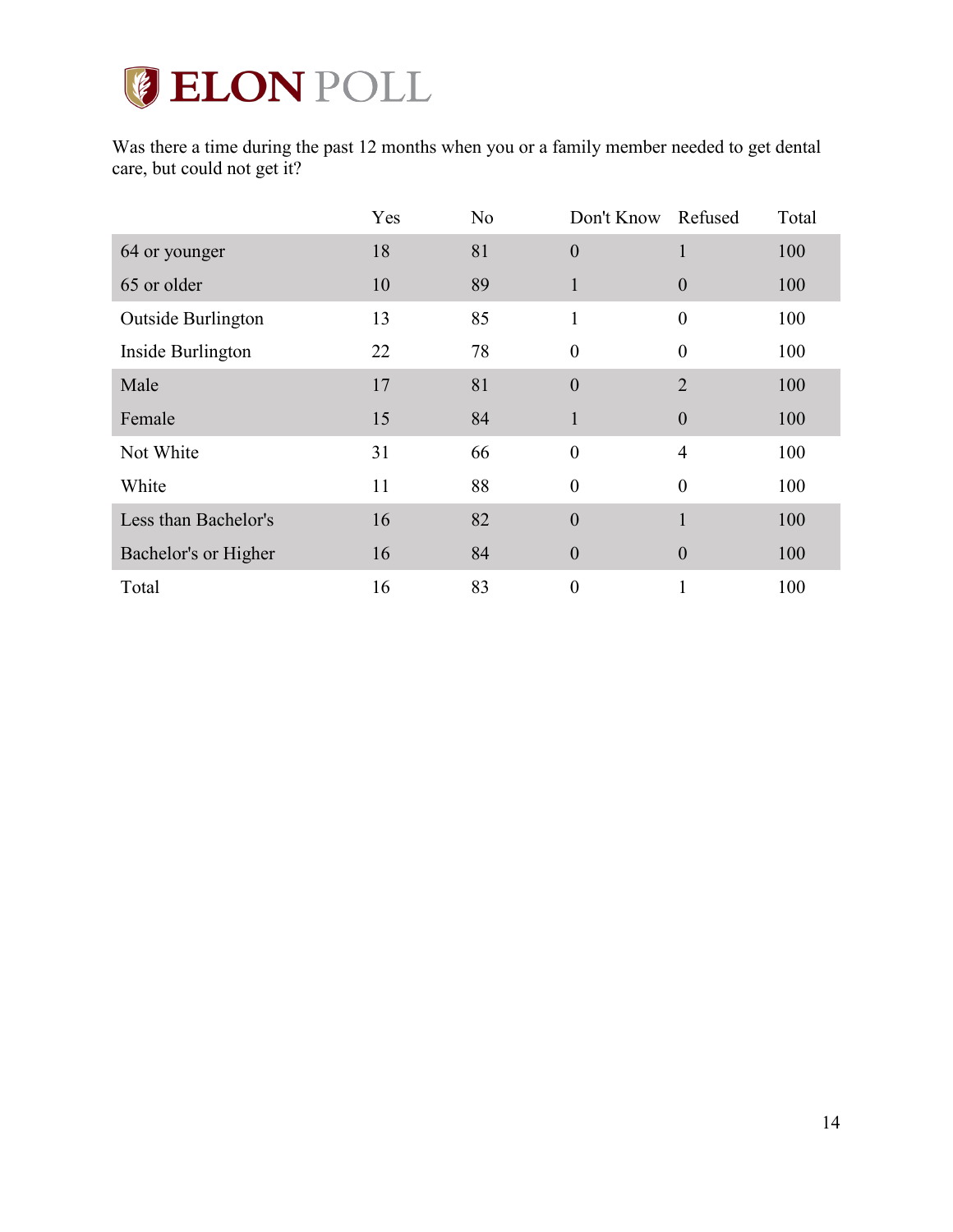

How would you rate your own financial situation today? Would you say it is excellent, good, fair, or poor? How would you rate your own financial situation today? Would you say it is excellent, good, fair, or poor?

|                      | Excellent          | Good           | Fair          | Poor           | Refused | Total                                              |
|----------------------|--------------------|----------------|---------------|----------------|---------|----------------------------------------------------|
| 64 or younger        | $\overline{L}$     | 45             | 37            | $\overline{5}$ |         | 001                                                |
| 65 or older          | 15                 | 49             | 32            |                |         | 001                                                |
| Outside Burlington   |                    | 48             | 98            |                |         |                                                    |
| Inside Burlington    | $\overline{\circ}$ | 42             | 34            | 13             |         |                                                    |
| Male                 |                    | 39             | 37            | $\vec{3}$      |         |                                                    |
| Female               |                    | 52             | 35            |                |         | 001<br>001<br>001                                  |
| Not White            |                    | $\frac{8}{20}$ | 49            |                |         |                                                    |
| <b>White</b>         |                    | 52             | $\frac{3}{2}$ | $\infty$       |         | $\begin{array}{c c} 100 \\ 001 \\ 000 \end{array}$ |
| Less than Bachelor's |                    | 44             | 39            |                |         |                                                    |
| Bachelor's or Higher |                    | 55             | 22            | ā              |         | $001$                                              |
| Total                |                    | 46             | 35            | $\circ$        |         | $\overline{001}$                                   |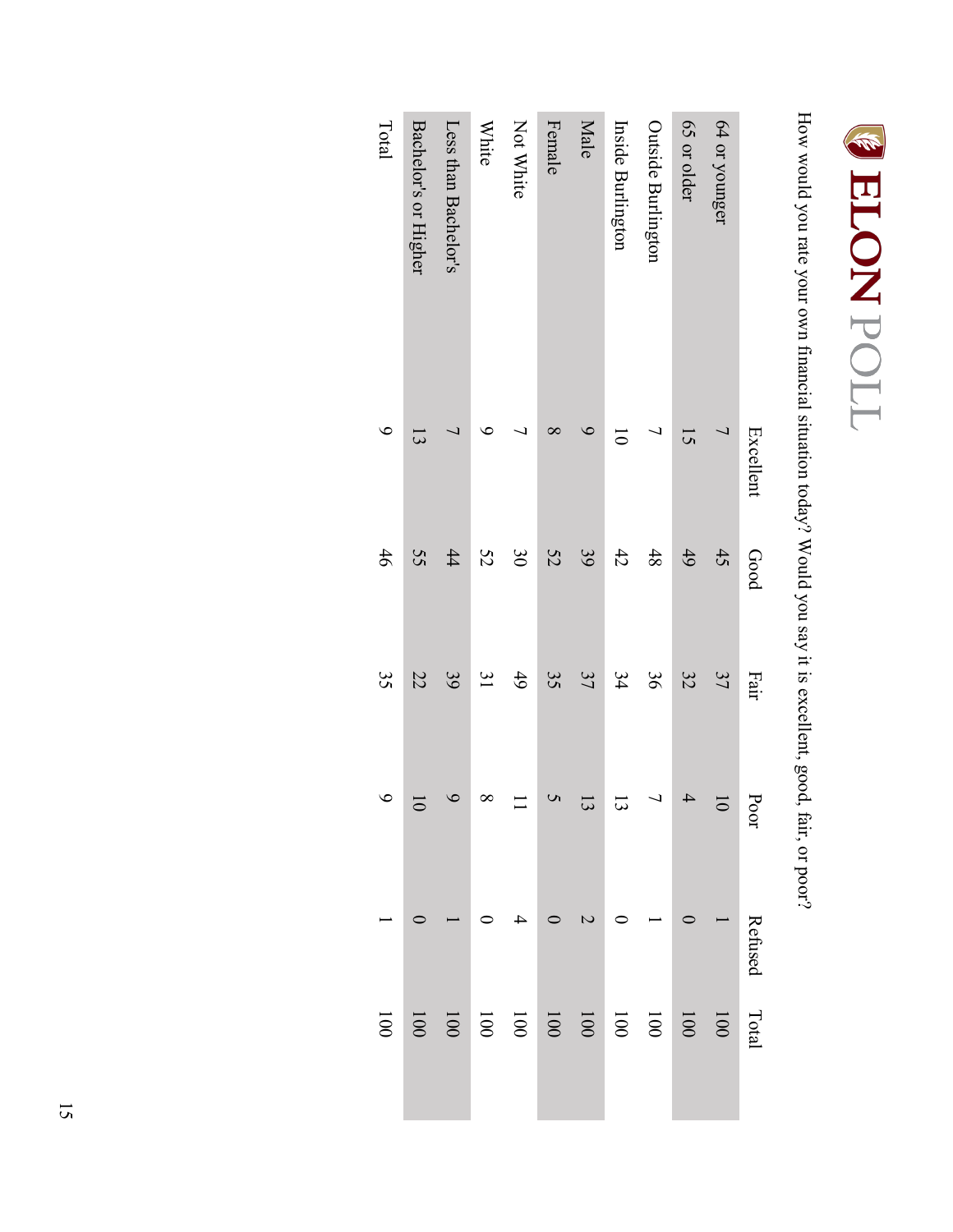# **GELON POLL**

[if they have children age 4 or younger] Are they in a licensed childcare program?

|                           | Yes | N <sub>0</sub> | Total |
|---------------------------|-----|----------------|-------|
| 64 or younger             | 51  | 49             | 100   |
| 65 or older               | 41  | 59             | 100   |
| <b>Outside Burlington</b> | 28  | 72             | 100   |
| Inside Burlington         | 69  | 31             | 100   |
| Male                      | 51  | 49             | 100   |
| Female                    | 47  | 53             | 100   |
| Not White                 | 55  | 45             | 100   |
| White                     | 48  | 52             | 100   |
| Less than Bachelor's      | 49  | 51             | 100   |
| Bachelor's or Higher      | 54  | 46             | 100   |
| Total                     | 50  | 50             | 100   |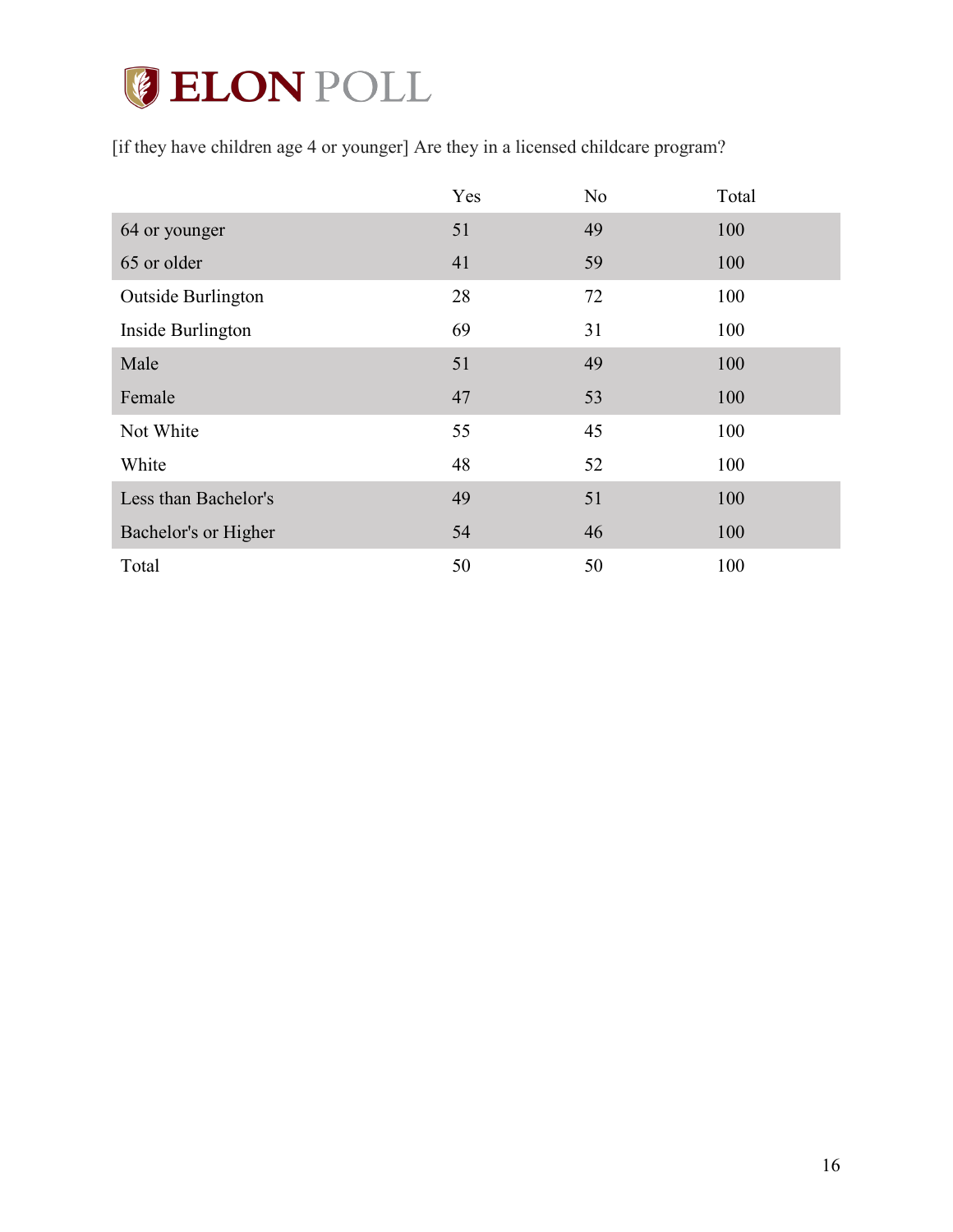

## **Methodological Information**

| Mode:                | Live Interviewer Telephone $(LL + Cell)$ and IVR telephone $(LL \text{ only})$ |
|----------------------|--------------------------------------------------------------------------------|
| Population:          | Adult Residents of Alamance County, NC                                         |
| Dates in the field:  | March 9 - 20, 2018                                                             |
| Sample Size:         | 337                                                                            |
| Margin of Error:     | 5.33                                                                           |
| Confidence Level:    | 95%                                                                            |
| Weighting Variables: | Race, Gender, Age, Education, Location in Alamance County                      |

## *Procedure*

For this survey, the Elon University Poll used a mixed mode design of phone calls using live interviewers, and supplemental IVR calls. The IVR calls were an automated recording using the voice of the poll director. Random telephone numbers were purchased from Survey Sampling International (SSI).

Live caller telephone interviews to cell phones and landlines were conducted on 3/9 and 3/12- 3/14. IVR interviews to landlines only were conducted on 3/19 and 3/20. A survey was considered complete only if a respondent progressed through the entire survey.

## *Weighting*

Weights were generated using a technique known as iterative proportional fitting, also known as raking. We typically weight results from the Elon University Poll on multiple demographic characteristics. In the case of this survey, our target population consisted of adult residents of Alamance County, North Carolina.

The weight variables were race, gender, age, education, and location inside or outside of Burlington, NC city limits. Each variable was weighted to match relative proportions according to most recent estimates from the U.S. Census Bureau American Community Survey.

## *Support for Transparency*

The Elon University Poll supports transparency in survey research and is a charter member of the American Association for Public Opinion Research Transparency Initiative, which is a program promoting openness and transparency about survey research methods and operations among survey research professionals and the industry. All information about the Elon University Poll that we released to the public conforms to reporting conventions recommended by the American Association for Public Opinion Research and the National Council on Public Polls.

## *Question Construction and Question Order*

In releasing survey results, the Elon University Poll provides the questions as worded and the order in which respondents receive these questions. In some cases, question ordering rotates to avoid biases.

In an effort to provide neutral, non-biased questions, we attempt to observe conventional question wording and question order protocols in all of our polls. In order to avoid recency or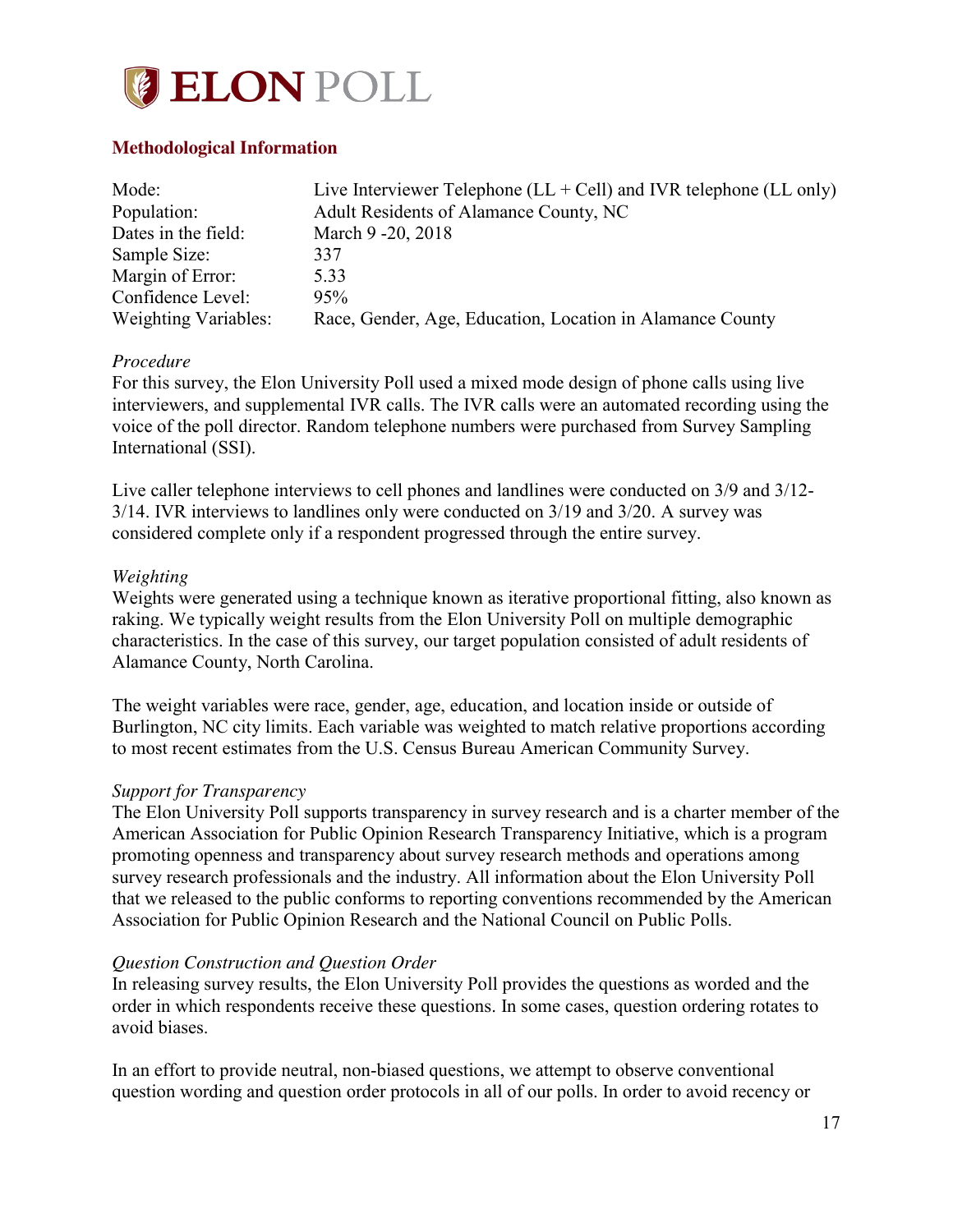

primacy effects, we randomize candidate names within the text of each question. We pretest every questionnaire multiple times before entering the field.

#### *Branching Questions*

For questions with multiple response options, we often program our surveys to branch into a secondary probing question.

#### *"Don't Know" & "Refused" Response Options*

Where appropriate, all opinion questions include an option for respondents to select "Don't Know" or to refuse to answer. Respondents were permitted to exit the survey at any time.

## **Frequently Asked Questions**

## **1. Who pays for the Elon University Poll?**

Elon University fully funds the Elon University Poll. The poll operates under the auspices of the College of Arts and Sciences at Elon University, led by Dean Gabie Smith. The Elon University administration, led by Dr. Connie Ledoux Book, president of the university, fully supports the Elon University Poll as part of its service to the community. Because of this generous support, the Elon University poll does not engage in any contract work. This permits the Elon University Poll to operate as a neutral, non-biased, non-partisan resource.

## **2. Does the Elon University Poll favor a certain party?**

The Elon University Poll is an academic, non-partisan survey. We do not engage or work with any political candidates or parties. We employ best practices to ensure the results are not biased.

## **3. Did you weight the data?**

Yes. We apply weights to the data. For this survey, an iterative proportional fitting algorithm generated weights based on U.S. Census data on age, race, gender, education and location within or outside of Burlington, NC city limits.

## **4. How are students involved in the Elon University Poll?**

Elon University students conduct telephone interviews. Students from Dr. Mark Cryan's Sport Management sales class conducted interviews for this survey.